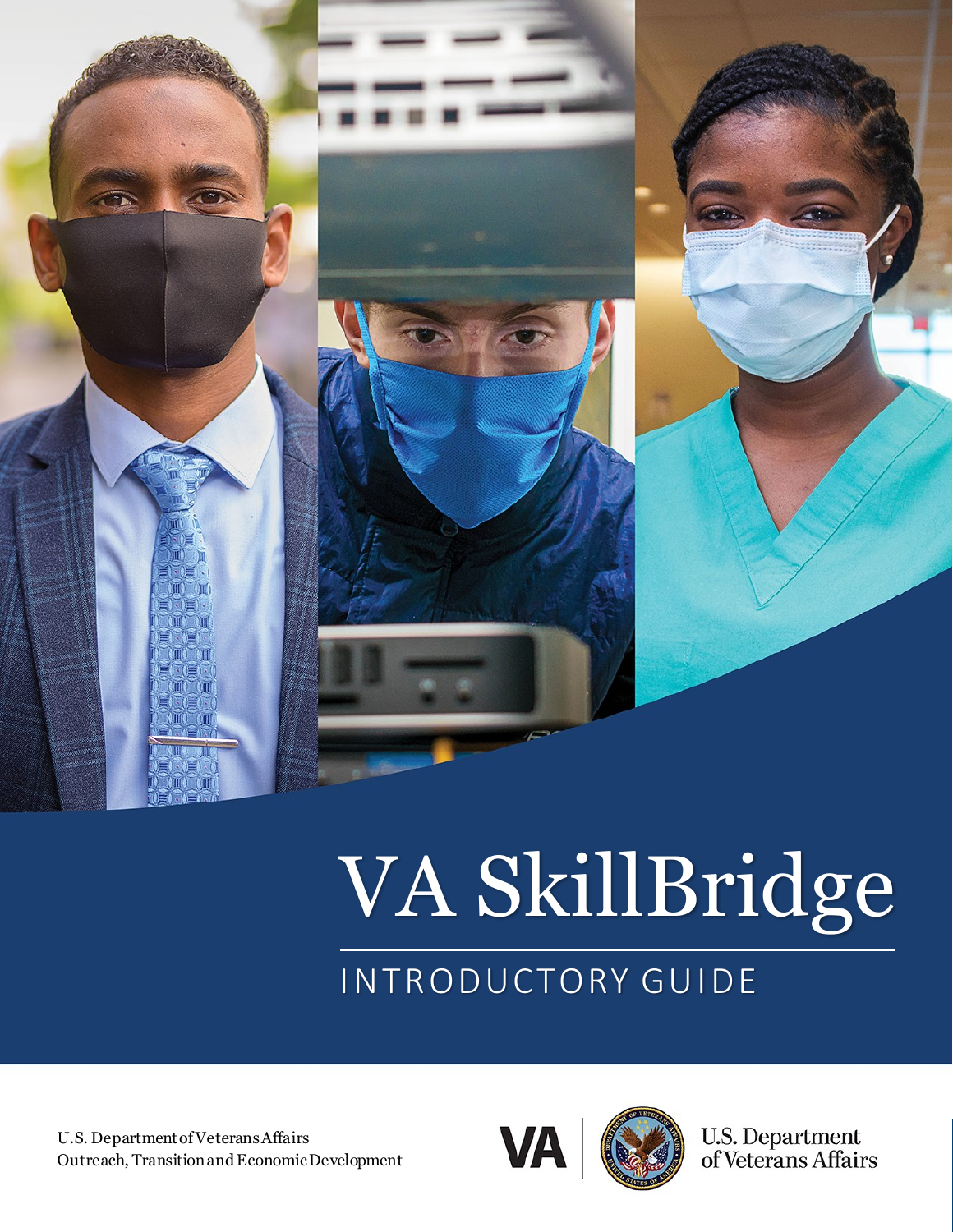#### **VBA Outreach, Transition and Economic Development:**

- **Is the designated executive agent**  for VA SkillBridge implementation
- **Provides planning guidance and resources** to VA organizations to develop and implement a SkillBridge program
- **Serves as the liaison** to the DOD SkillBridge program office

Each year, approximately **250,000**  members of the U.S. Armed Forces



stationed at military installations worldwide will separate from active duty.



Through VA SkillBridge, VA organizations gain early access to the **extensive experience, skills** and **unmatched leadership** these Service members bring to the workforce.

#### **VA SkillBridge Overview**

SkillBridge is a Department of Defense (DOD) programthat empowers transitioning Service members to gain civilian work experience through employment training, internship and apprenticeship opportunities during their final 180 days of military service. DOD SkillBridge is offered by more than 1,000 authorized public and private organizations, including VA.

In December 2019, VA and DOD signed a Memorandum of Understanding (MOU) to formalize VA's role as a federal employment partner supporting DOD SkillBridge and to expand SkillBridge opportunities across VA. VA SkillBridge is currently offering opportunities to train transitioning Service members in career fields such as spiritual care, clinical care, clinical support and claims processing.

Veterans Benefits Administration's(VBA) Outreach, Transition and Economic Development (OTED) is the designated executive agent for implementing VA SkillBridge across the enterprise.

## **VA SKILLBRIDGE SPOTLIGHT**



The **Warrior Training Advancement Course (WARTAC)**is a 10-12 week education and employment program for wounded warriors and transitioning Service members. Participants learn the skillset of a Veterans Service Representative (VSR) (GS-0996-07/10) and complete a VBA training programduring their final 180 days of active-duty service. Successful completion leads to a hiring interview at one of VBA's 56 regional offices. Since 2015, WARTAC has fielded approximately 70 cohorts and offered positions to more than 1,400 graduates at VBA regional offices worldwide.

#### **Why VA SkillBridge?**

Through VA SkillBridge, VA organizations gain early access to the extensive experience, skills and unmatched leadership Service members bring to the workforce. VA SkillBridge also provides VA organizations with the opportunity to train and recruit for hard-to-fill positions.

VA organizations can leverage an existing job training and career development program or develop a new program to accommodate SkillBridge participants. The length of each program is determined by the training requirements to learn the skillset of the position but cannot exceed 180 days. Service members participating in VA SkillBridge continue to receive their DOD salary and benefits, at no cost to the SkillBridge program host/VA organization.

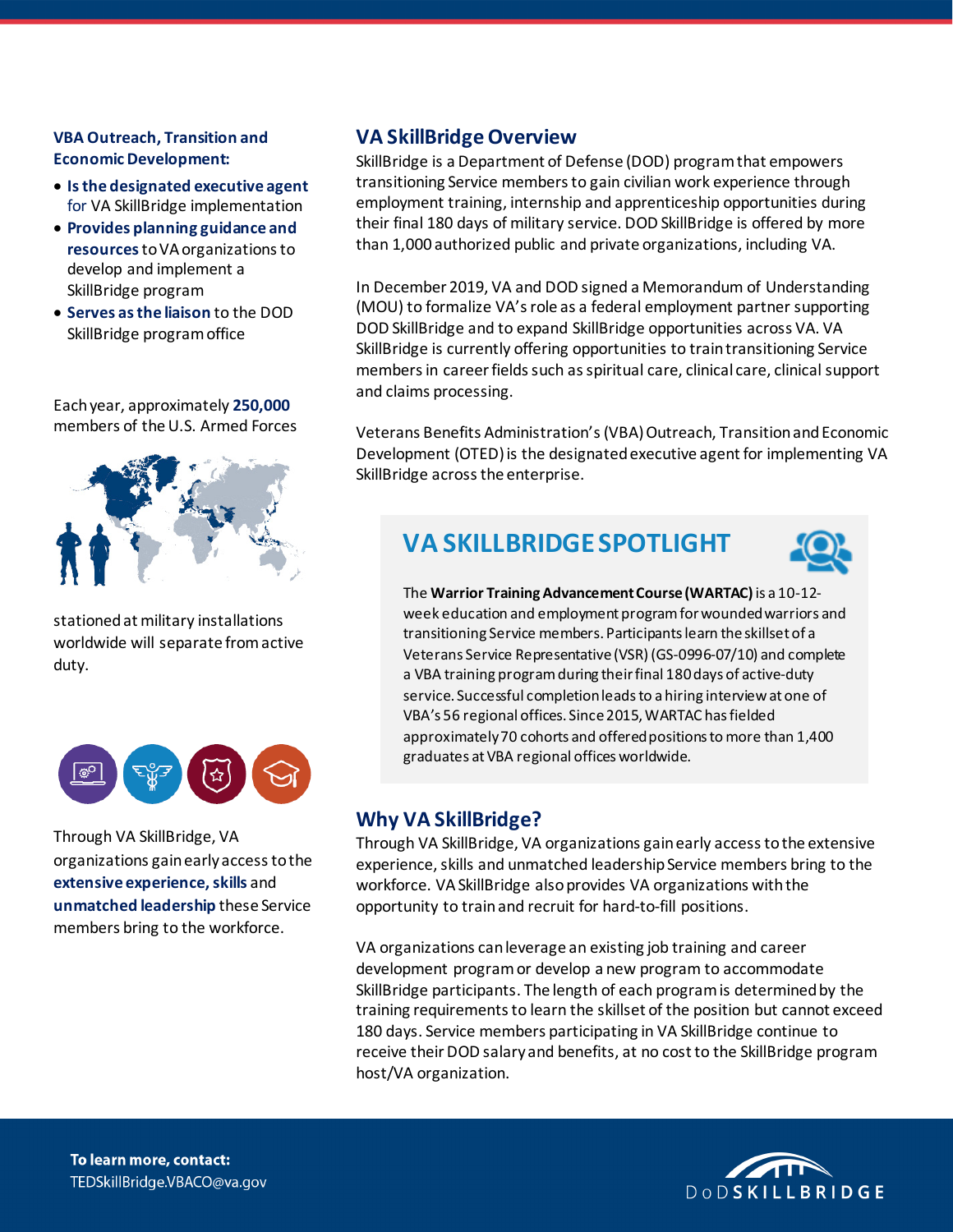#### **Step-by-Step Guide for Implementing a VA SkillBridge Program**

- **1. VA organizations** choose one of their existing job training and career development programs or develop a new program to meet their specific workforce needs. Programs range from three to twelve weeks. Programlength is determined by the level of training required to successfully learn the skillset of the VA SkillBridge position.
- **2.** The **DOD SkillBridge program office** approves the VA SkillBridge program for inclusion in the DOD SkillBridge portfolio and advertises VA SkillBridge opportunities to qualifying Service members at installations and via the DOD SkillBridge website at [https://dodskillbridge.usalearning.gov/.](https://dodskillbridge.usalearning.gov/)
- **3. OTED** provides guidance and resources to the hosting VA organization during the development, implementation and execution phases of the program. OTED alsoserves as a liaison with the DOD SkillBridge program office.
- **4. VA organizations** manage program logistics, select participants, facilitate training, interview graduates and hire successful program graduates as VA civilian employees, as authorized.
- **5. DOD military installation commanders** authorizes military command release for Service member participation in a VA SkillBridge program.

**Transitioning Service members** of all ranks and Service branches, including the Coast Guardand reserve components, may be eligible to participate in VA SkillBridge. They must have completed at least 180 continuous days on active duty, must be within their final 180 days of military service and receive the necessary approvals from their chain of command. Service members are encouraged to secure final outprocessing from their command before participating in a VA SkillBridge program, to allow for a smoother transition from military to civilian life.

#### **VA SkillBridge Program Readiness Checklist**

To be a successful VA SkillBridge program host, VA organizations should consider the factors listed below. *Note: This is not an exhaustive list, nor do all factors need to apply.* 

- Has **developed or have the resources to develop** and conduct a clearly defined job training and career development program designed to enhance opportunities for transitioning Service members
- Has **vacancies at general schedule (GS) 6** (or equivalent) and above
- Has **considerable staffing needs** (current and forecasted)
- Requires **specialized training** to support your mission and can adapt training for transitioning Service members
- Has **designated VA training sites** and/or can deliver training on military installations
- Can **ensure a high probability of employment** for VA SkillBridge graduates
- Offers **geographic flexibility in permanent job placement**